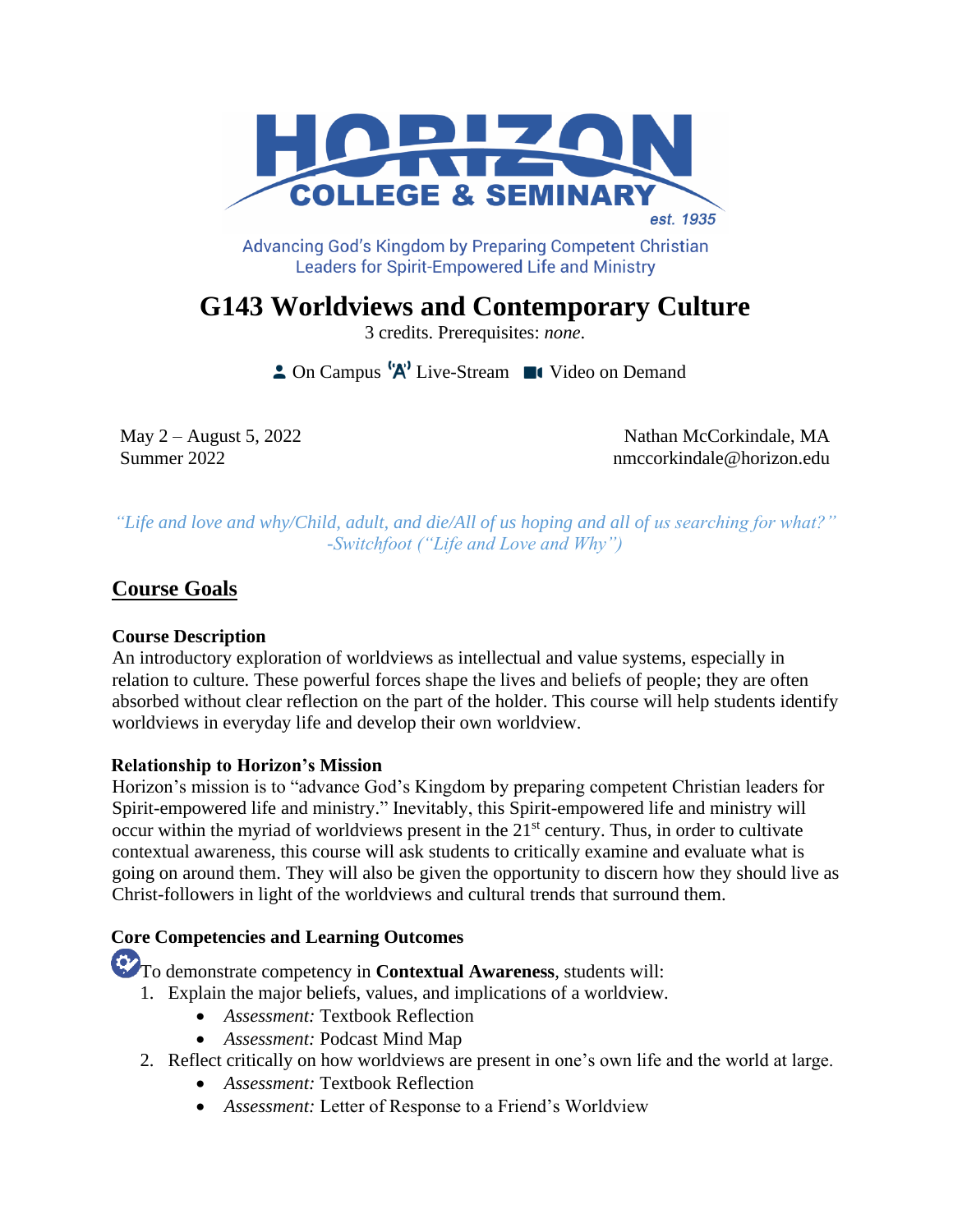- *Assessment:* Worldviews in Shopping Presentation
- 3. Observe the indicators of worldviews and cultural influences within a variety of contexts.
	- *Assessment*: Letter of Response to a Friend's Worldview
	- *Assessment:* Worldviews in Shopping Presentation
- 4. Recognize the influences that shape their own worldview and implement practices that continue to develop a mature Christian worldview.
	- *Assessment*: Textbook Reflection
	- *Assessment*: Worldview Interview

# **Course Work**

### **Required Readings**

- Sire, James W. *The Universe Next Door: A Basic Worldview Catalog*. 6th edition. Downers Grove, IL: IVP Academic, 2020. ISBN: 978-0-8308-4938-3
- Wilkens, Steve, and Sanford, Mark L. *Hidden Worldviews: Eight Cultural Stories That Shape Our Lives*. Downers Grove, IL: IVP Academic, 2009. ISBN: 978-0830838547

\*\*While students have the benefit of accessing their textbooks online through the [Digital](https://libguides.thedtl.org/home)  [Theological Library,](https://libguides.thedtl.org/home) they will not have access to the Digital Theological Library upon graduation. Therefore, we encourage students to purchase select textbooks to build their personal library. For your convenience, Horizon has partnered with Kennedy's Parable to provide textbooks.

#### **Course Assignments and Activities**

**Portfolio Components.** *Letter of Response to a Friend's Worldview.* This assignment must be edited and submitted for the *Contextual Awareness* e-project in your Portfolio on *Portfolium*. See the Portfolio Guide: "What Goes in My Portfolio" for further information.

1. *Lecture Videos & Zoom Discussions*

In order to pass the course, students are required to watch all lecture videos and to discuss them with the professor. Lecture videos are housed on Horizon's Video Centre. The link and password will be placed on Populi, under the "Syllabus" tab, under the list of "Links," in the right column. The lecture videos cover the following units:

| Lecture Videos Days 1-4   | Unit I: Why Worldview?                   |
|---------------------------|------------------------------------------|
| Lecture Videos Days 5-8   | Unit II: Understanding Our Story         |
| Lecture Videos Days 9-14  | Unit III: Diagnosing Dominant Worldviews |
| Lecture Videos Days 15-19 | Unit IV: Responding as Disciples         |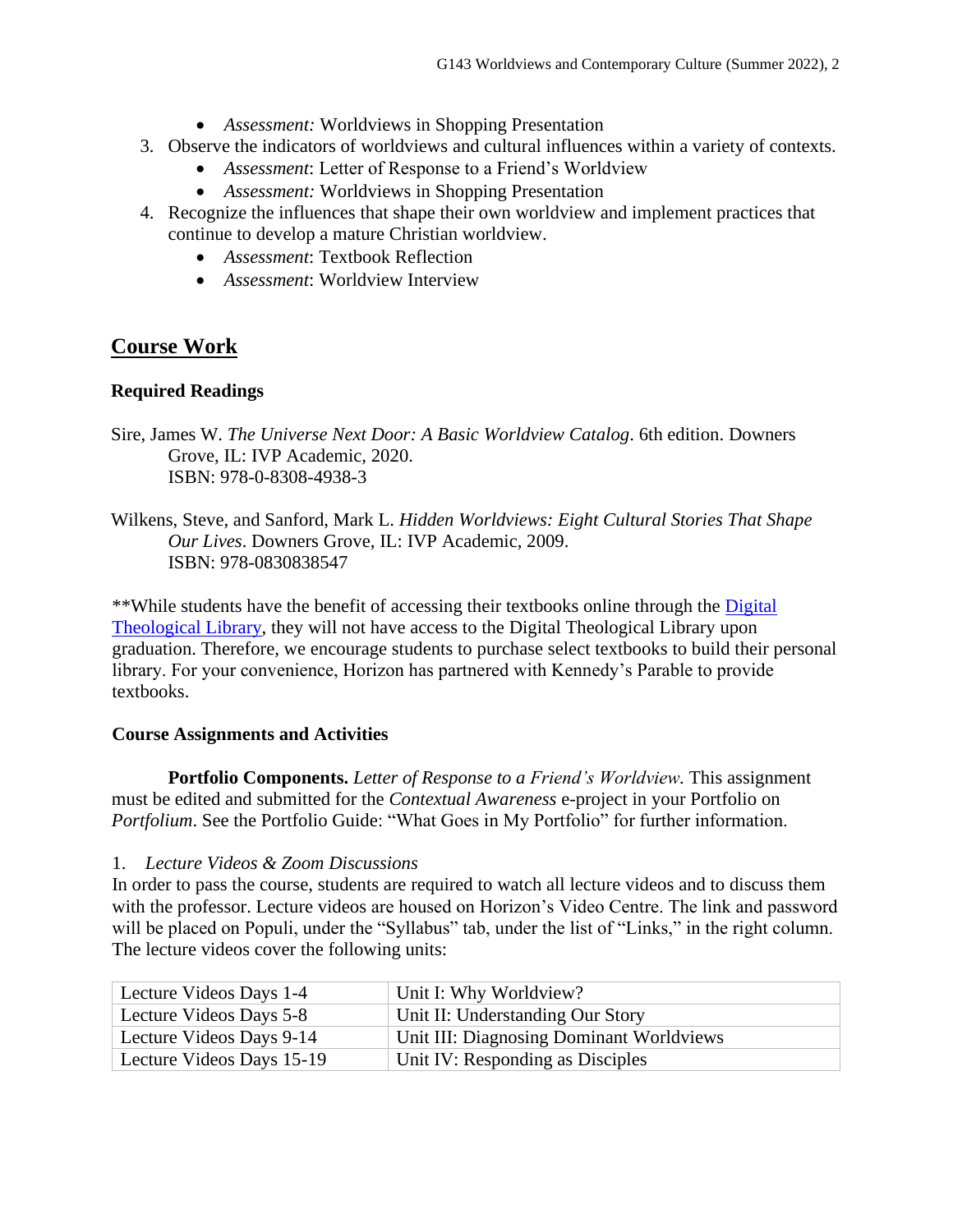Every 3 or 4 lecture videos, students will have a short Zoom call with the professor to discuss the following:

- 1) affirm he/she has watched the required lecture videos,
- 2) summarize one thing he/she learned from the lecture videos that will help him/her reach the course learning outcomes,
- 3) explain at least one question he/she had after watching the lecture videos, and
- 4) provide evidence of his/her participation in at least one in-class learning activity from the lecture videos being discussed that day. Post this evidence in the appropriate Discussion on Populi (Lecture Videos 1-3 In-Class Activities, etc.)

The time of the Zoom call can be negotiated between the student and the professor but must be between 9:00am and 5:00pm (SK time) on the dates indicated below. This assignment will be marked as complete or incomplete.

- **Assignment Length:** 28.5 hours of lecture videos; five short Zoom calls.
- **Due Dates:**

| <b>Discussion</b> | <b>Lecture Videos to Discuss</b> | <b>Due Date</b> |
|-------------------|----------------------------------|-----------------|
|                   | Days $1-3$                       | May 9           |
| 2                 | Days $4-7$                       | May $24$        |
| 3                 | Days 8-11                        | June 6          |
| 4                 | Days 12-15                       | June 20         |
| 5                 | Days 16-19                       | July 4          |

# 2. *Textbook Reflection*

This two-part assignment is meant to give you a broad introduction to some of the worldviews/cultural stories present in our culture so you can begin the process of engaging critically and in a Christ-like manner.

Read *Hidden Worldviews* in its entirety. See a suggested reading schedule in Appendix A. From *Hidden Worldviews*, select either Consumerism **OR** Individualism. For the chosen hidden worldview:

- a) Describe the hidden worldview.
- b) Explain one positive outcome of the hidden worldview.
- c) Explain how you see the hidden worldview influencing your life. Give two or more concrete examples of its influence in your life.
- d) Suggest two or more practices you can do which will combat the hidden worldview's influence in your life.

You **DO NOT** have to read *The Universe Next Door* in its entirety. From *The Universe Next Door*, select either Naturalism **OR** the New Age. Read the chosen chapter carefully. For the chosen worldview:

- a) Describe the worldview.
- b) Explain how this worldview differs from your current understanding of a Christian worldview.
- c) Give two or more concrete examples of this worldview's presence in broader Canadian culture.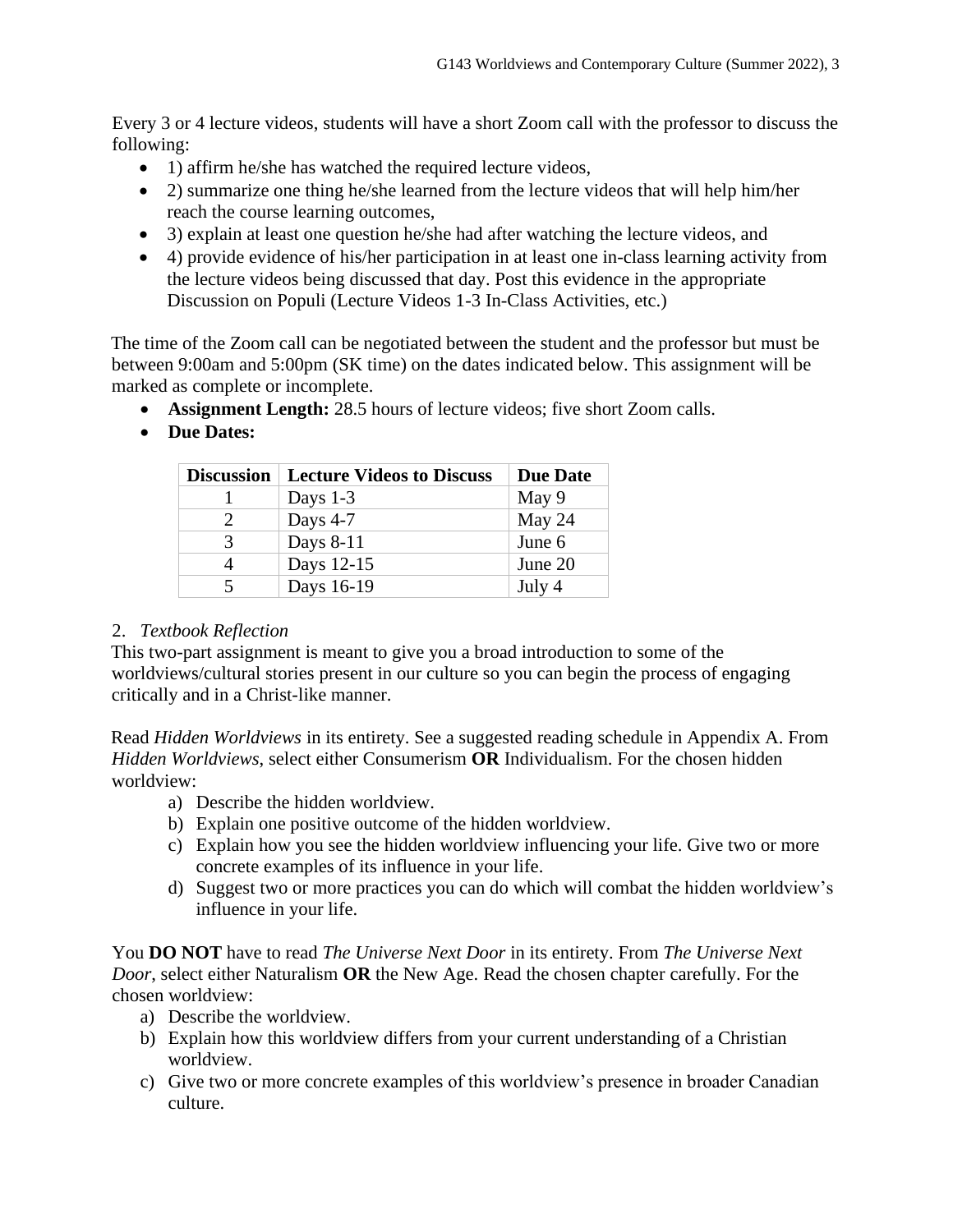Be sure to indicate that you have completed the required reading on the title page of your assignment. Use the Textbook Reflection Template provided under "Lessons."

- Related learning outcome(s): *#*1, #2, and #4.
- **Assignment Length:**  $2\frac{1}{2}$  -3 pages double-spaced (approximately  $1\frac{1}{2}$  pages per worldview or hidden worldview).
- **Due Date:** June 22, 2022.

# 3. *Podcast Mind Map*

Listen to Season 1 Episode 1 ["What is Post-Christian Culture?"](https://thisculturalmoment.podbean.com/e/what-is-post-christian-culture/) of the podcast *This Cultural Moment*, which provides an important introduction to our current cultural climate. Create a mind map where you outline the main ideas, supporting points, examples discussed, and conclusions reached in the podcast. You can either create your mind map by hand or digitally. Find an example of a mind map on Populi under the Lesson "Mind Map Example."

- Related learning outcome(s): #1.
- **Assignment Length:** 1 page.
- **Due Date:** June 27, 2022.

# 4. *Worldview Interview*

Students will have the opportunity to dialogue with their professor in regard to the following items, in order to support the ongoing development of his or her worldview:

- a) What factors or influences have shaped your worldview up to this point? How have these factors or influences shaped your worldview?
- b) Share some examples of values/commitments you hold, explaining how they are a direct result of your answer to one of Sire's 8 Worldview Questions.
- c) Share some examples of decisions you have made, explaining how these were a direct result of your answer to one of Sire's 8 Worldview Questions.
- d) Explain how you intend to further develop your worldview.

It is recommended that the student takes notes into this interview in relation to the 4 questions above but is also familiar enough with his or her answers so that a flowing conversation can be had between the student and the professor.

The interview will take place on Zoom on July 6. The time of the Zoom call can be negotiated between the student and the professor but must be between 9:00am and 5:00pm (SK time).

- Related learning outcome(s): #4.
- **Assignment Length**: 12-15 minutes.
- **Interview Date**: July 6, 2022.

# 5. *Draft of Christian Worldview Statement*

If you take a full degree at Horizon, in your final year of studies, you will take a course called Integrative Seminar with Portfolio (ISP). One of your assignments in that course will be to develop your own *Christian Worldview Statement*. In order to start you on this assignment, answer James W. Sire's 8 Worldview Questions as found in the template "Christian Worldview Statement Template," found on Populi under the Lesson "Christian Worldview Statement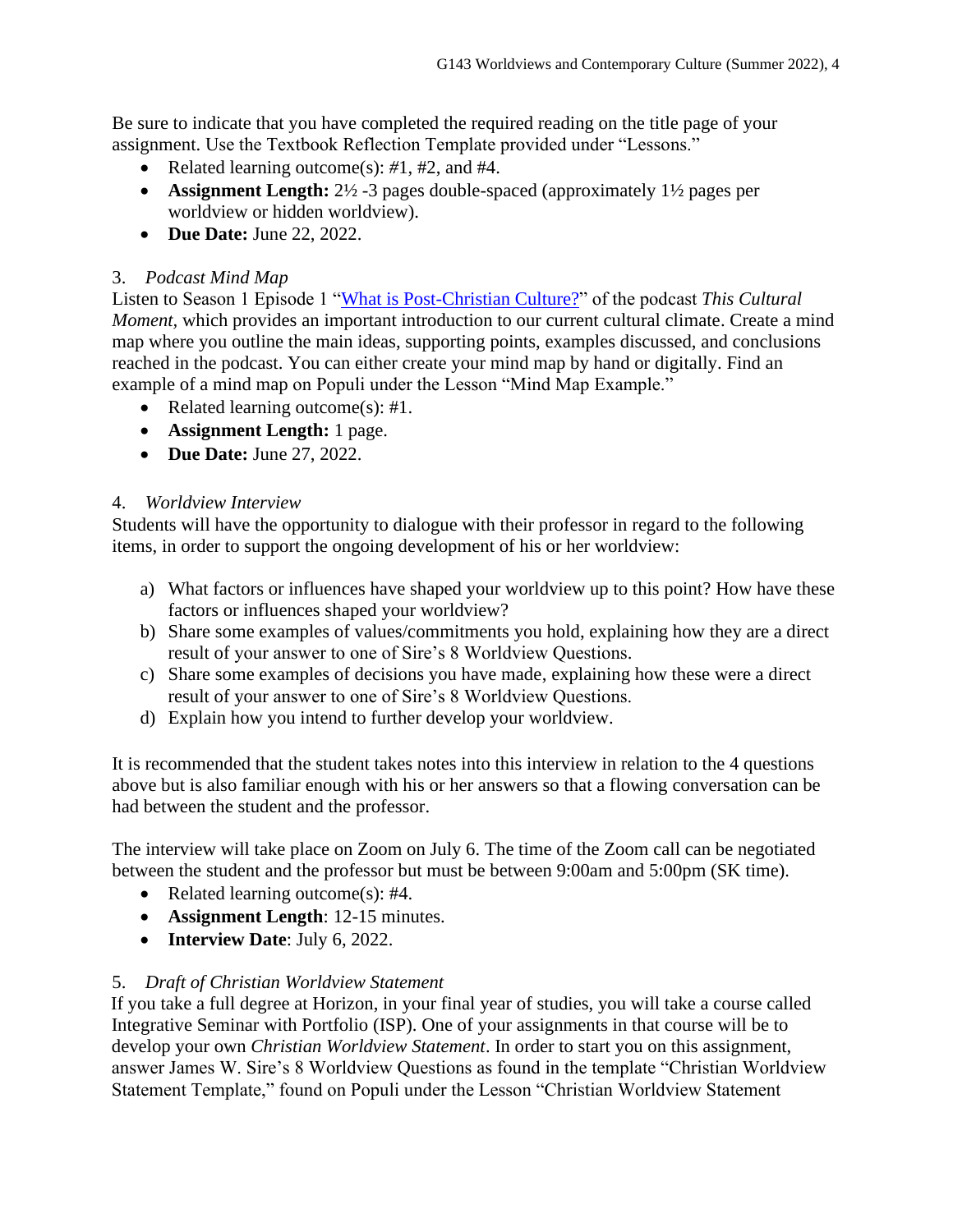Template." Keep this document so you can refer back to it when it comes times to write your own *Christian Worldview Statement* in ISP. Even if you do not intend to complete a degree at Horizon, this exercise is still greatly beneficial in helping you to articulate what your worldview is right now. This assignment will not be assessed for competency but must be completed or it will count as an unexcused late assignment. The professor will provide you with feedback that will prove helpful when you go to write your *Christian Worldview Statement* at the end of your degree.

- **Assignment Length**:  $1\frac{1}{2} 2$  pages.
- **Due Date**: July 11, 2022.

# 6. *Letter of Response to a Friend's Worldview*

For this assignment, use the "Letter Template" found under "Lessons" on Populi. Make sure to fill in your name where directed (i.e., *Your Name Here*). Imagine you received this letter from a friend. Your task is to write a letter of response to your friend using first-person language. You must diagnose what worldview(s) is present in your friend's letter, communicate how your convictions differ as a disciple of Christ from those of your friend, and show your love and care for your friend in the tone and content of your letter. This imagined correspondence will give you the opportunity to learn how to dialogue with others who have different worldviews and convictions than you.

Include the follow elements:

- a) **INTRODUCTION**: Establish a connection with your friend. Use your imagination!
- b) **EVALUATION**: Based on the course material and textbook reading, tell your friend what worldview(s) you think is at play in her letter. Explain to your friend **why** you think this worldview(s) is present in her letter, specifically referring to the letter she wrote to you. Make sure to cite the textbooks or the class notes at least 2 times in this section of the letter to aid in your evaluation.
- c) **CRITIQUE**: As a disciple of Christ, what are 3 correctives or changes you would offer to your friend in response to what she has shared with you in the letter? What Christian worldview commitments are important to communicate in your letter of response?
- d) **SIGN-OFF:** End your letter in a way that signals you are open for more communication and conversation with your friend about these matters.

Throughout the letter include the important element of **CARE**. Ask yourself: "How will I communicate my thoughts to my friend in a Christ-like manner?" Demonstrate Christ-like care, concern, and the ability to engage with your friend and her worldview.

- Related learning outcome(s): #2 and #3.
- **Assignment Length:** 2-3 pages double-spaced.
- **Due Date:** July 15, 2022.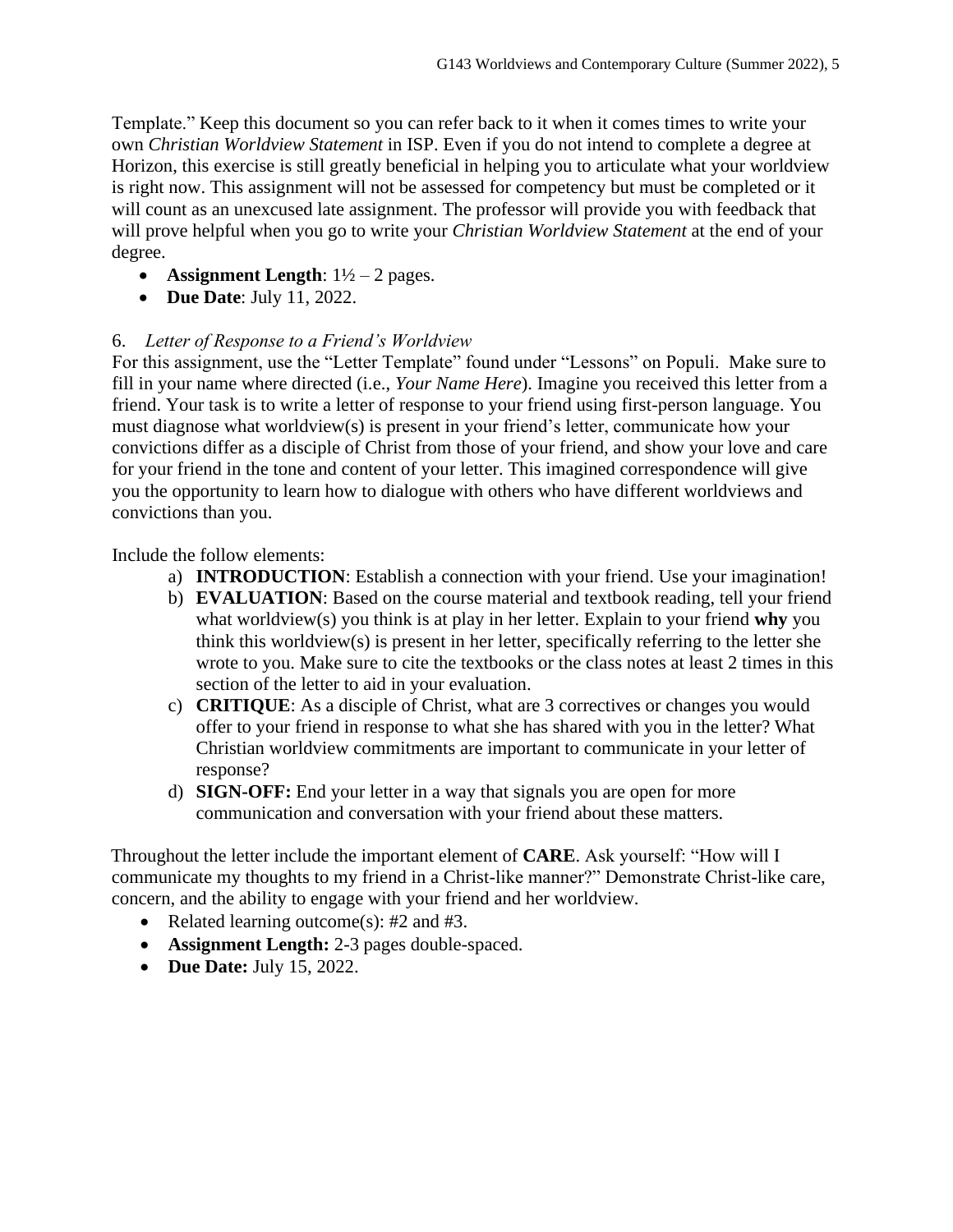# 7. *Worldviews in Shopping Video Presentation*

There are two options for this assignment.

**Option A**: For an hour, browse through some popular online shopping destinations, looking for different worldviews, "ism's," and cultural stories in the products available:

- amazon.ca (see the Bestsellers section especially)
- chapters.indigo.ca
- clothing stores (pay attention to t-shirts with text on them)
- etsy.com

**Option B**: Visit a mall. For one hour, walk around and observe the different worldviews, "ism's," and cultural stories at play in this setting. Pay attention to advertisements, products available, etc.

From this experience, create a 4-6-minute video presentation for the class that touches on some of the many worldviews that are present in our daily lives. Use the following outline:

- a) Introduce yourself and give a thesis statement for your presentation. (E.g., My name is \_\_\_\_ and I am going to show you an example of \_\_\_\_\_ that I found while I was online shopping.)
- b) Identify and define one worldview, "ism," or cultural story that you found in your online shopping or at the mall. Your definition should be clear and provide a good amount of detail. **DO NOT** skip this step, as it provides the foundation for your presentation.
- c) Relate the definition you gave in Part B to the screenshot or photo of the worldview, "ism," or cultural story you found in your online shopping or at the mall. Make sure to specifically articulate how this screen shot or photo is an example of the worldview, "ism" or cultural story you defined in Part B.
- d) Explain the consequences of the worldview, "ism," or cultural story you saw in your online shopping or at the mall. How do these things affect our society? How could these things affect us personally?
- e) Conclude your presentation by briefly reminding your viewers what you have said.

Include **one screen shot** of the worldview, "ism," or cultural story you found in your online shopping, or **one photo** of the worldview, "ism," or cultural story you found at the mall. Once you have recorded your video, upload it to a video hosting site like YouTube and submit the link on Populi.

- Related learning outcome(s):  $#2$  and  $#3$ .
- **Assignment Length:** 4–6-minute video.
- **Due Date:** July 22, 2022.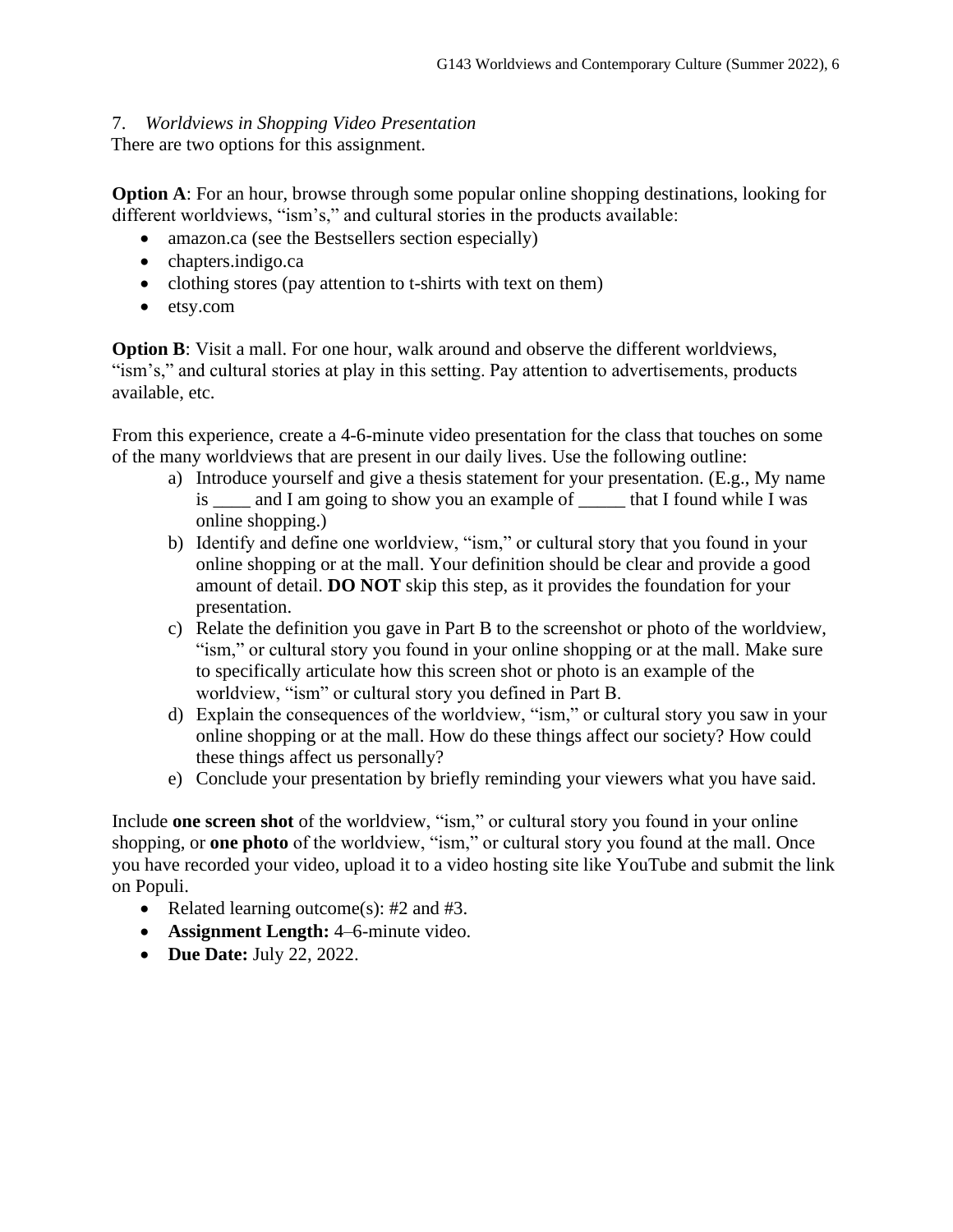| 1. Lecture Videos & Discussions               | 30hrs | May 9, 23; June 6, 20; July 4 |
|-----------------------------------------------|-------|-------------------------------|
| 2. Textbook Reflection                        | 35hrs | June 22                       |
| Reading: 28hrs                                |       |                               |
| Writing: 7hrs                                 |       |                               |
| 3. Podcast Mind Map                           | 3hrs  | June 27                       |
| 4. Worldview Interview                        | 7hrs  | July 6                        |
| 5. Draft of Christian Worldview Statement     | 3hrs  | July $11$                     |
| 6. Letter of Response to a Friend's Worldview | 8hrs  | July $15$                     |
| 7. Worldviews in Shopping Video Presentation  | 7hrs  | July 22                       |
| $Total =$                                     | 93hrs |                               |

# **Estimate of Time Investment** (individual time investments may vary)

# **Assessment Rubrics**

Students will be able to access course and assignments rubrics on Populi under the Lesson "G143 Assessment Rubrics" by the first day of class.

#### **Course Outline**

| <b>WEEK</b>          | <b>ACTIVITY</b>                                                  | <b>DUE DATE</b> |  |
|----------------------|------------------------------------------------------------------|-----------------|--|
| Week 1               | Lecture Videos Days 1-3                                          |                 |  |
| May $2-8$            | Read Hidden Worldviews, Chapters 1 and 2                         |                 |  |
| Week 2               | Zoom Discussion 1 (Days 1-3)                                     | May 9           |  |
| May 9-15             | Lecture Videos Days 4-5                                          |                 |  |
|                      | Read Hidden Worldviews, Chapters 3 and 4                         |                 |  |
| Week 3               | Lecture Videos Days 6-7                                          |                 |  |
| May 16-22            | Read Hidden Worldviews, Chapters 5 and 6                         |                 |  |
| Week 4               | Zoom Discussion 2 (Days 4-7)                                     | <b>May 24</b>   |  |
| May 23-29            | Lecture Videos Days 8-9                                          |                 |  |
|                      | Read Hidden Worldviews, Chapters 7 and 8                         |                 |  |
| Week 5               | Lecture Videos Days 10-11                                        |                 |  |
| May 30-June 5        | Read Hidden Worldviews, Chapters 9 and 10                        |                 |  |
| Week 6               | Zoom Discussion 3 (Days 8-11)                                    | June 6          |  |
| June 6-12            | Lecture Videos Days 12-13                                        |                 |  |
|                      | Read Hidden Worldviews, Chapter 11 and 1 Chapter of The Universe |                 |  |
|                      | Next Door (Naturalism OR The New Age)                            |                 |  |
| Week 7               | Lecture Videos Days 14-15                                        |                 |  |
| June 13-19           |                                                                  |                 |  |
| Week 8<br>June 20-26 | Zoom Discussion 4 (Days 12-15)                                   | <b>June 20</b>  |  |
|                      | Lecture Videos Days 16-17                                        | June 22         |  |
|                      | Textbook Reflection due                                          |                 |  |
| Week 9               | Podcast Mind Map due                                             | June 27         |  |
| June 27-July 3       | Lecture Videos Days 18-19                                        |                 |  |
| Week 10              | Zoom Discussion 5 (Days 16-19)                                   | July 4          |  |
| <b>July 4-10</b>     | <b>Worldview Interview</b>                                       | July 6          |  |
| Week 11              | Draft of Christian Worldview Statement due                       | July 11         |  |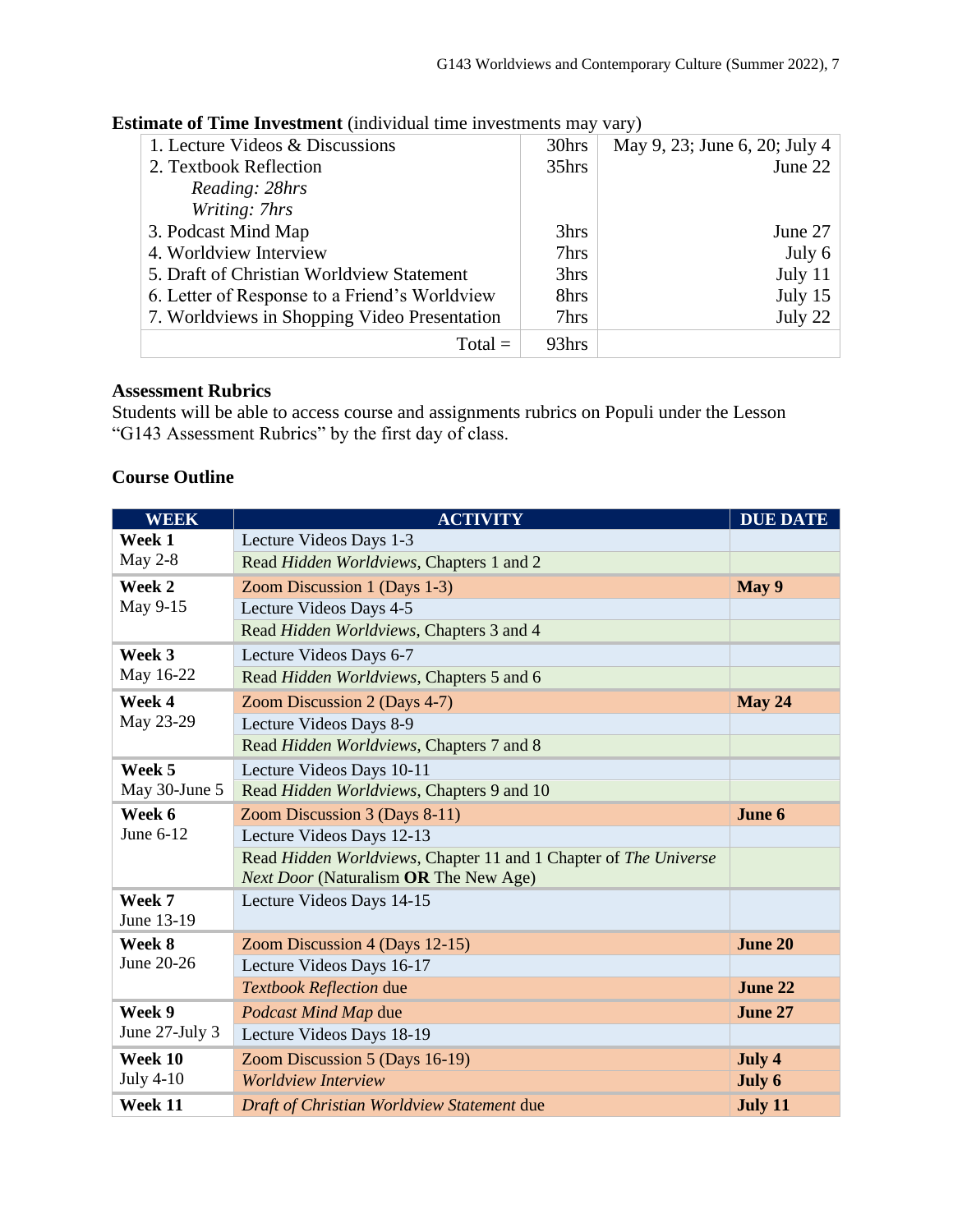| July 11-17            | Letter of Response to a Friend's Worldview due                                                                                    | July 15         |
|-----------------------|-----------------------------------------------------------------------------------------------------------------------------------|-----------------|
| Week 12<br>July 18-24 | Worldviews in Shopping Video Presentation due                                                                                     | July 22         |
| Week 13<br>July 25-31 | Resubmission of <i>Textbook Reflection</i> (as necessary)<br>Resubmission of <i>Podcast Mind Map</i> (as necessary)               | July 25         |
|                       | Resubmission of Letter of Response to a Friend's Worldview (as<br>necessary)                                                      | July 26         |
|                       | Resubmission of Worldview Interview (as necessary)<br>Resubmission of Worldviews in Shopping Video Presentation (as<br>necessary) | July 27         |
| Week 14<br>August 1-5 | Additional resubmissions (as necessary)                                                                                           | <b>August 5</b> |

- First submissions of assignments will not be accepted after July 22, 2022.
- No resubmission of assignments will be accepted after August 5, 2022.

# **Academic Policies**

### **General Assignment Guidelines**

Please see the Horizon [Format Guide](https://www.horizon.edu/students/resources/) for assignment submission, grammar, and formatting guidelines.

# **Late Assignments and Extensions**

Students are expected to submit work by the assigned due dates, as part of their development of the Leadership and Administration competency. To submit extension requests, students must submit the *[Assignment Extension Request Form](https://horizon.edu/forms/student/)* online and *before the due date*. Professors may grant extensions in the case of extenuating circumstances, such as significant illness or a family emergency. Furthermore, no extensions will be granted beyond the final day of a term or semester.

Unexcused late submissions will be tracked across each student's program. If one assignment is submitted more than five days late or if a student incurs multiple instances of unexcused late submissions, it will result in academic discipline, such as required tutoring, academic probation, failure of the course, or failure to qualify for graduation. Similar to standard human resource employment practices, students will receive warnings and conditions with increasing severity of academic discipline.

#### **Resubmission of Assignments**

Students have until the last day of revision week to submit revisions. Students can generally submit up to two revisions for each assignment, although a professor may accept more revisions if the professor determines the student is addressing all of the professor's instructions and making significant progress toward achieving competency.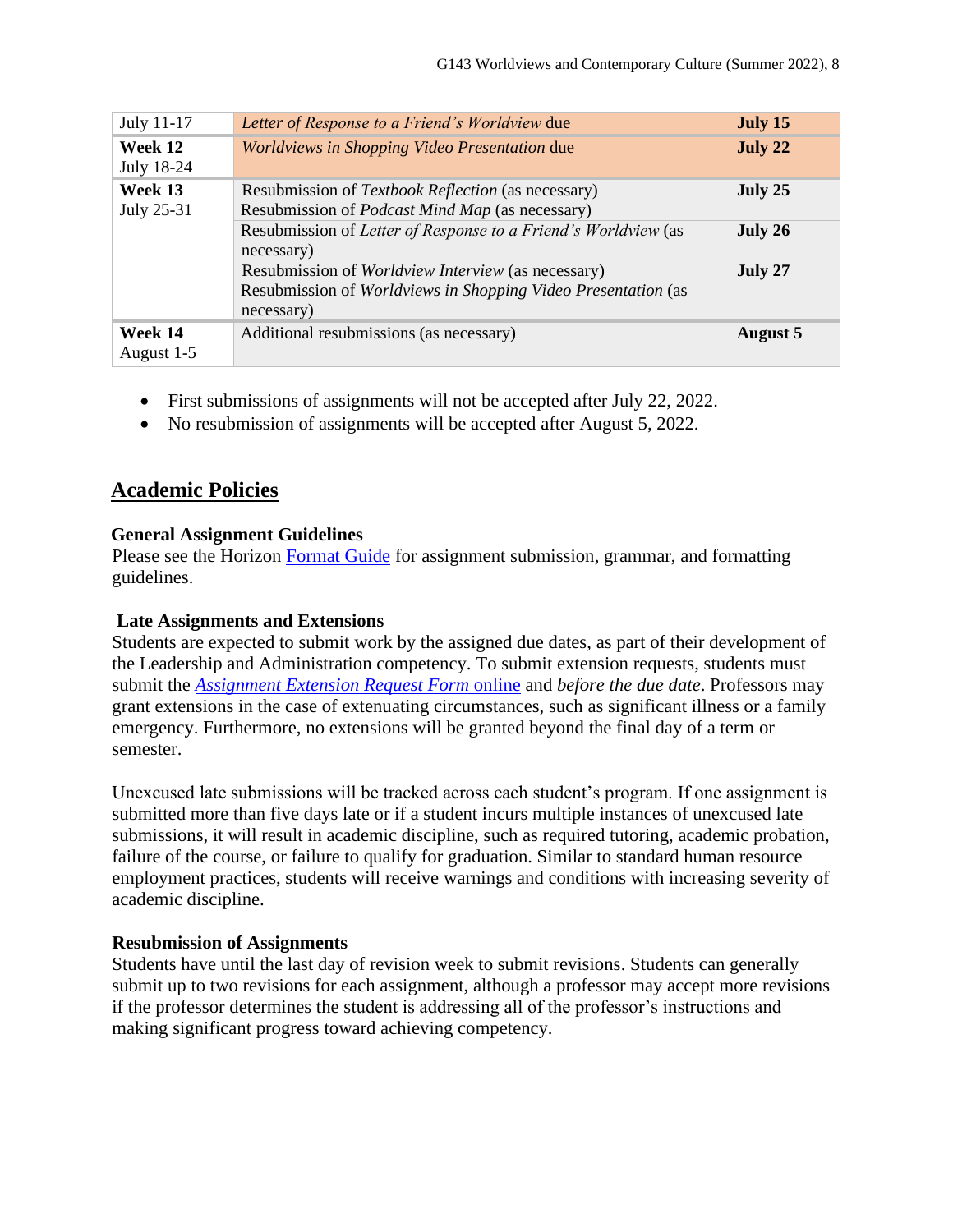# **Horizon College Assessment of Student Work**

The goal of courses is to help students develop the stated competencies, not earn letter grades. Assignments are the means by which instructors evaluate development of those competencies. Consequently, students do not earn overall "grades" on individual assignments. Instead, assessment focuses on measuring students' competency as outlined in the syllabus and assignment rubric. For purposes of transferability to other institutions, the final competency designations will be translated to a comparable letter grade on a traditional transcript. The tables below explain Horizon's approach:

| <b>Horizon CBE Scale</b> |           | <b>Descriptor</b>                                                                                                       | Letter<br>Grade | Grade<br>Point | $U$ of $S$<br>Equivalency |
|--------------------------|-----------|-------------------------------------------------------------------------------------------------------------------------|-----------------|----------------|---------------------------|
| E                        | Exceeding | Student exceeded competency                                                                                             | $A+$            | 4.0            | 90-100                    |
|                          |           | requirements for more than 40% of the<br>learning outcomes and met requirements<br>for all remaining learning outcomes. | A               | 4.0            | 85-89                     |
|                          |           |                                                                                                                         | $A-$            | 3.7            | 80-84                     |
|                          |           | Student met competency requirements                                                                                     | $B+$            | 3.3            | 77-79                     |
| M                        | Meeting   | for all learning outcomes and may have                                                                                  | B               | 3.0            | 73-76                     |
|                          |           | exceeded in 40% or less.                                                                                                | $B-$            | 2.7            | 70-72                     |

Students pass a course only after they have demonstrated that they have *met or exceeded all*  competency requirements for a course. If the student chooses not to meet all course competency requirements, the course will not be sufficient to fulfill their program requirements at Horizon. Nevertheless, for transferability purposes, the student will receive a letter grade of C+ or below on a traditional transcript.

| <b>BTM</b> | Beginning to<br>meet | Student was beginning to meet<br>competency requirements for any one<br>or more learning outcomes, and met or<br>exceeded competency requirements for all<br>other outcomes. | $C+$ | 2.3 | 67-69     |
|------------|----------------------|------------------------------------------------------------------------------------------------------------------------------------------------------------------------------|------|-----|-----------|
|            |                      |                                                                                                                                                                              |      | 2.0 | 63-66     |
|            |                      |                                                                                                                                                                              | $C-$ | 1.7 | $60 - 62$ |
| <b>NYM</b> | Not yet<br>meeting   | Student was not yet meeting competency<br>requirements for one or more learning<br>outcomes.                                                                                 | $D+$ | 1.3 | 57-59     |
|            |                      |                                                                                                                                                                              | D    | 1.0 | 53-56     |
|            |                      |                                                                                                                                                                              | $D-$ | 0.7 | 50-52     |
|            |                      |                                                                                                                                                                              | F    | 0.0 | $0-49$    |

# **Academic Honesty**

Horizon uses the University of Saskatchewan definition of plagiarism described as "the presentation of the work or idea of another in such a way as to give others the impression that it is the work or idea of the presenter. Adequate attribution is required. What is essential is that another person have no doubt which words or research results are the student's and which are drawn from other sources" (Office of the University Secretary, 2012). Students are expected to give due recognition to sources from which all substantial phrases, sentences or even ideas are drawn. Note also that you may not submit work done in one course to satisfy the requirements of another course (unless both instructors agree beforehand to accept such work). See [here](http://www.turnitin.com/assets/en_us/media/plagiarism_spectrum.php) for examples of plagiarism and further guidelines in the [Student Handbook.](https://www.horizon.edu/students/resources/)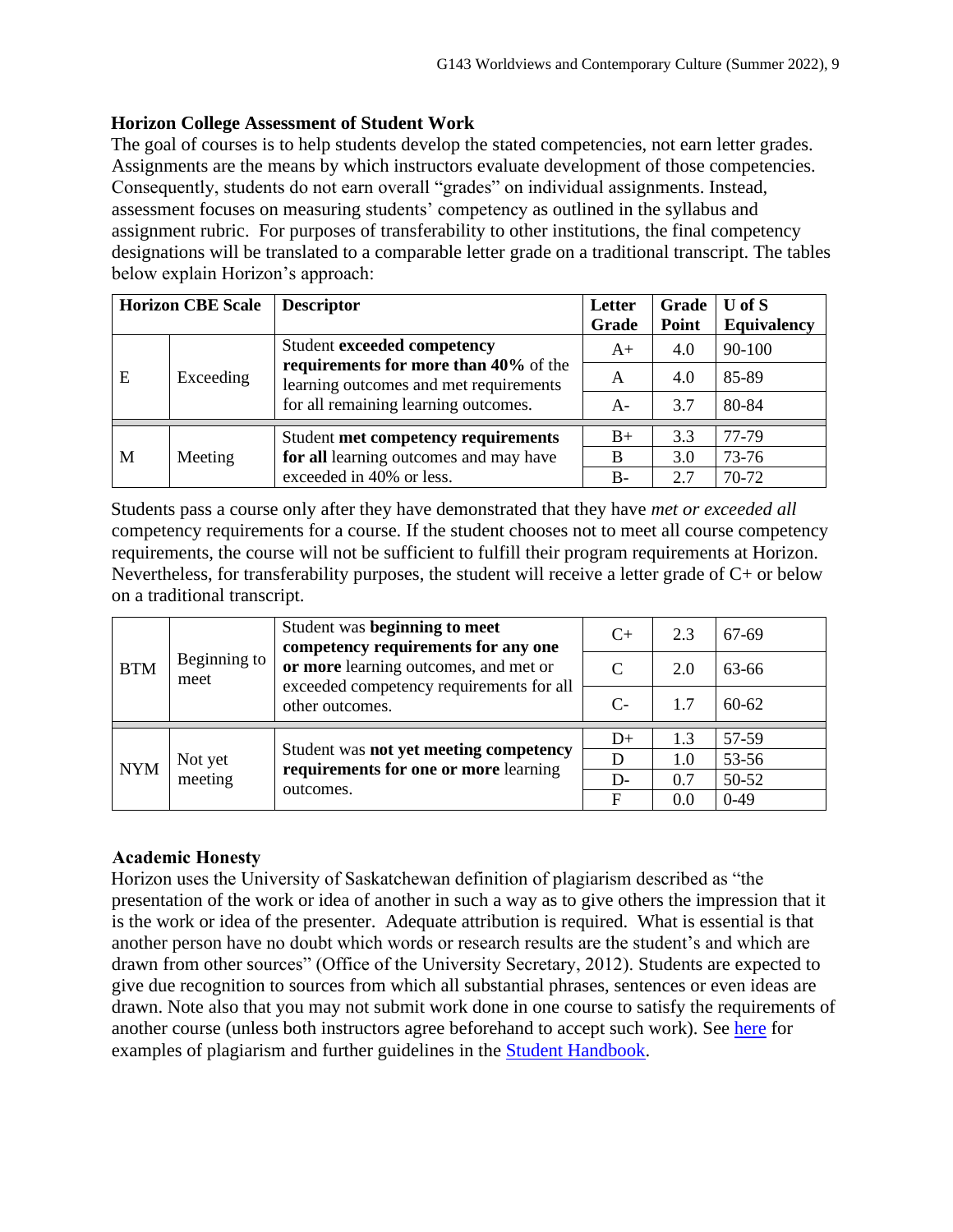### **Disability Services Information**

If you would benefit from learning accommodations due to pre-existing physical or mental health conditions or learning disabilities, contact the Academic or Student Life departments at the beginning of the course. Horizon will work to meet your learning and/or physical needs where possible. If any conditions arise during the course that you wish to disclose, please contact us as soon as possible. In all cases you will need to provide current [documentation](https://www.horizon.edu/students/support/) of the disability or condition you wish to disclose. Horizon takes appropriate care to ensure confidentiality about any such disclosures. For more information, contact Bob Williamson, Dean of Students, at [bwilliamson@horizon.edu;](mailto:bwilliamson@horizon.edu) Heather Wood, Associate Dean of Students, at [hwood@horizon.edu;](mailto:hwood@horizon.edu) or Leanne Bellamy, Academic Coach, at [lbellamy@horizon.edu.](mailto:lbellamy@horizon.edu)

### **Class Attendance**

Students should attend all classes in order to facilitate competency development. Students are expected to be present through the delivery method that they registered for, either on campus or through live-streaming. A student must be present for the full duration of a class period in order to be registered as present for the class. In the case of illness or other unforeseen circumstances, students may miss one day of a module course or three days of class in a term or semester course without academic penalty. Students who are absent for more than the number of classes stated above will automatically fail the course. Students wishing to be exempted from this policy due to extenuating circumstances may make an academic appeal, where they will need to document and verify those circumstances. Students who miss a class are responsible to get missed notes or handouts from another student, rather than from the professor.

#### **Campus Health Policy**

Do not come on campus if you are experiencing symptoms (even if they are mild) of fever, cough, shortness of breath, sore throat, chills, runny nose, or a loss of your sense of taste or smell. If you have any of these symptoms, do not return to campus until advised by Public Health. You should self-isolate and contact HealthLine 811 for advice on whether you should be tested for COVID-19. This will help keep others safe and possibly spare them from self-isolation and testing. While you are in self-isolation, you may attend class online. The link to access your class is posted on the course page on Populi, under the Syllabus tab, under Links on the right side of the page.

#### **Live-Streaming Etiquette**

If attending class online via live-stream, keep your camera on and stay present and attentive throughout the class session, extending the gift of engagement. Access your class with a computer (preferably) or tablet, not a cell phone. Arrive to class on time, and dress as you would if you were attending class on campus. Join the class from a quiet space with minimal background noise, and mute your microphone until you wish to speak to the class.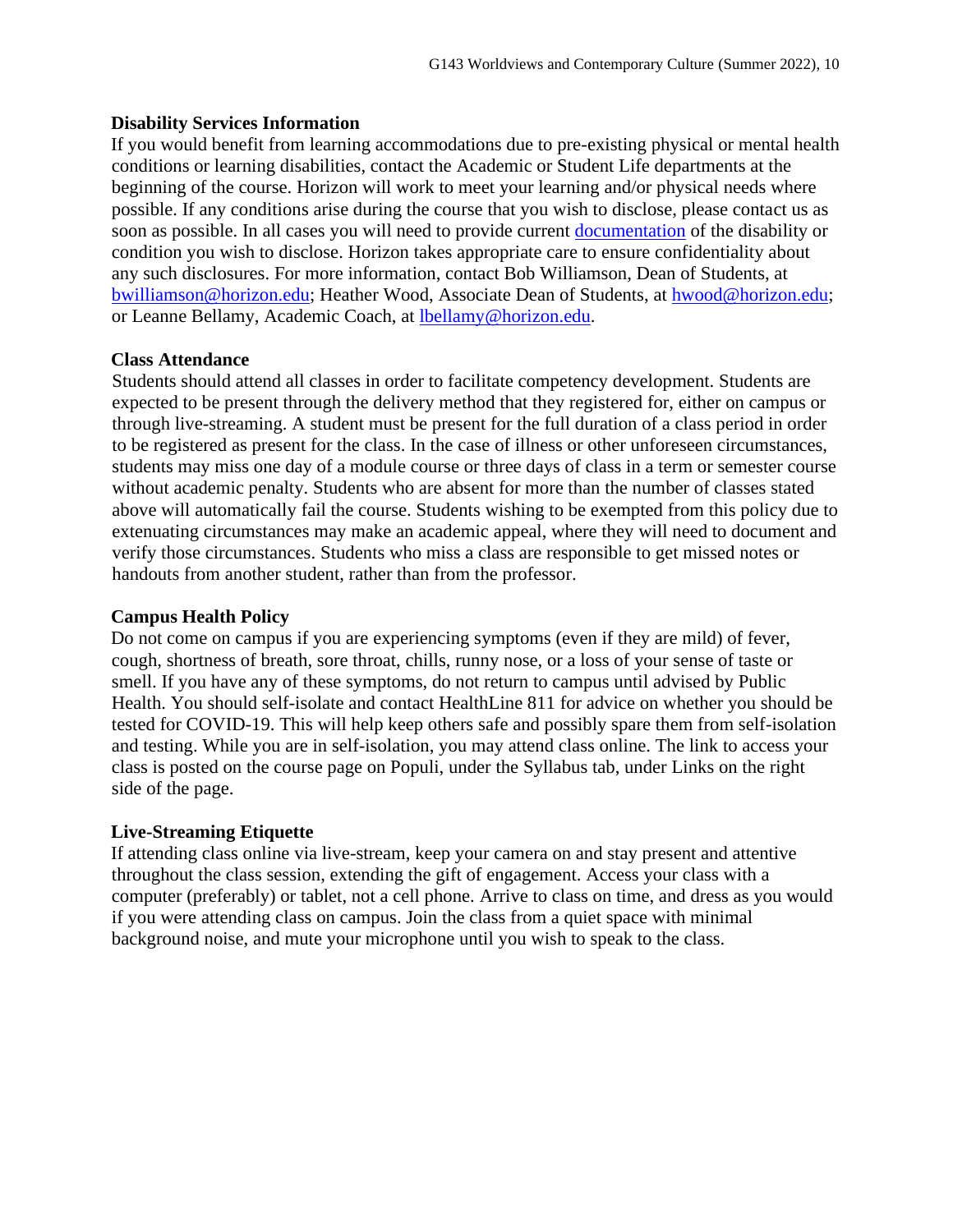# **Use of Technology**

Horizon encourages the use of electronic devices in the classroom to enhance learning. Careful consideration must be given to privacy issues, copyrighted materials, and the general care and concern for others. Please respect the following classroom policies:

- Please use online access for course learning only. This is a matter of respect for the instructor's teaching, your own learning, and fellow students who may be distracted by other uses.
- Students should secure permission from the instructor to record any teaching material. This includes PowerPoint slides, white board illustrations, notes, and any form of audio or video.
- Student feedback is a valuable input for course improvements. Please resolve any classroom grievance about the instructor or course with the instructor personally, through the Horizon College and Seminary grievance procedures, or the Populi-based course evaluations. It is inappropriate to air classroom grievances on a social media platform.
- When instructors use recording mechanisms in the classroom, recorded materials will be used for the sole purpose of instruction and cannot be released to any social media outlet without the written consent of the students whose images have been recorded.
- In general, it is not acceptable to share photographs or videos of students in the classroom setting without permission from those whose images appear in such media.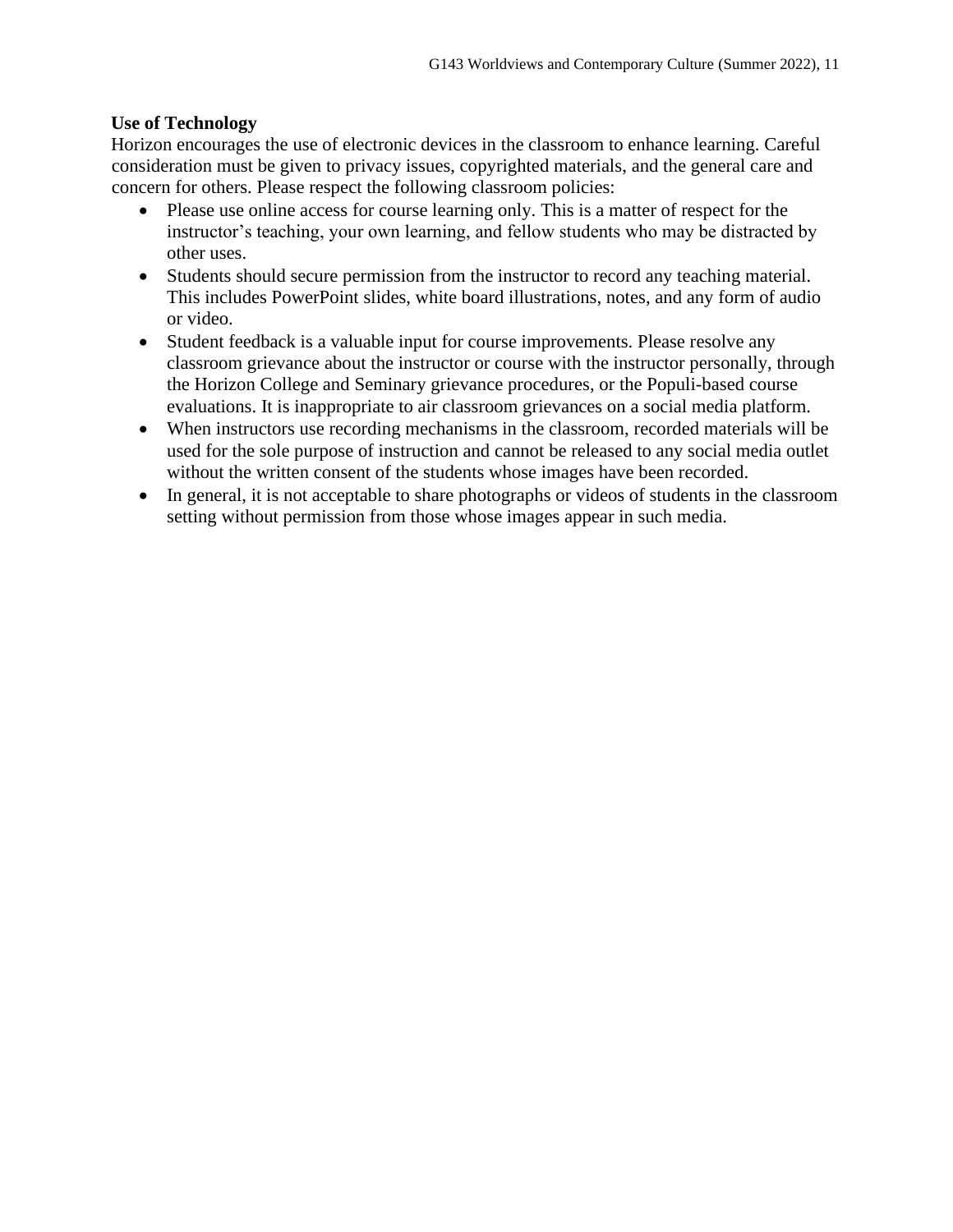#### **Bibliography**

- Bertrand, J. M. *Rethinking Worldview: Learning to Think, Live, and Speak in this World*. Wheaton, IL: Crossway, 2007.
- Bibby, Reginald. *Fragmented Gods: The Poverty and Potential of Religion in Canada*. Toronto, ON: Stoddart, 1990.
	- \_\_\_\_\_\_. *Mosaic Madness: The Poverty and Potential of Life in Canada*. Toronto, ON: Stoddart Publishing Co., 1987.
		- \_\_\_\_\_\_. *Restless Churches: How Canada's Churches Can Contribute to the Emerging Religious Renaissance*. Kelowna, BC: Wood Lake Books, 2004.
	- \_\_\_\_\_\_. *Restless Gods: The Renaissance of Religion in Canada*. Toronto, ON: Stoddard Publishing Co., 2002.

Blamires, Harry. *The Christian Mind*. Ann Arbor, MI: Servant Books, 1963.

\_\_\_\_\_\_. *The Post-Christian Mind*. Ann Arbor, MI: Servant Publications, 1999.

- Byers, Andrew. *Faith without Illusions: Following Jesus as a Cynic-Saint*. Downers Grove, IL: InterVarsity Press, 2011.
- Detweiler, Craig. *iGods: How Technology Shapes our Spiritual and Social Lives*. Grand Rapids, MI: Brazos, 2013.
- Eckman, James P. *The Truth About Worldviews: A Biblical Understanding of Worldview Alternatives*. Wheaton, IL: Crossway Books, 2004.
- Goheen, Michael W., and Bartholomew, Craig G. *Living at the Crossroads: An Introduction to Christian Worldview*. Grand Rapids, MI: Baker Academic, 2008.
- Greer, Robert C. *Mapping Postmodernism: A Survey of Christian Options*. Downers Grove, IL: InterVarsity Press, 2002.
- Hauerwas, Stanley. *A Better Hope: Resources for a Church Confronting Capitalism, Democracy and Postmodernity*. Grand Rapids, MI: Brazos Press, 2000.
- Hiebert, P. G. *Transforming Worldviews: An Anthropological Understanding of How People Change*. Grand Rapids, MI: Baker Academic, 2008.
- Lindemann, Rob. *Setting a Sustainable Trajectory: A Pedagogical Theory for Christian Worldview Formation.* Eugene, OR: Wipf & Stock, 2018.